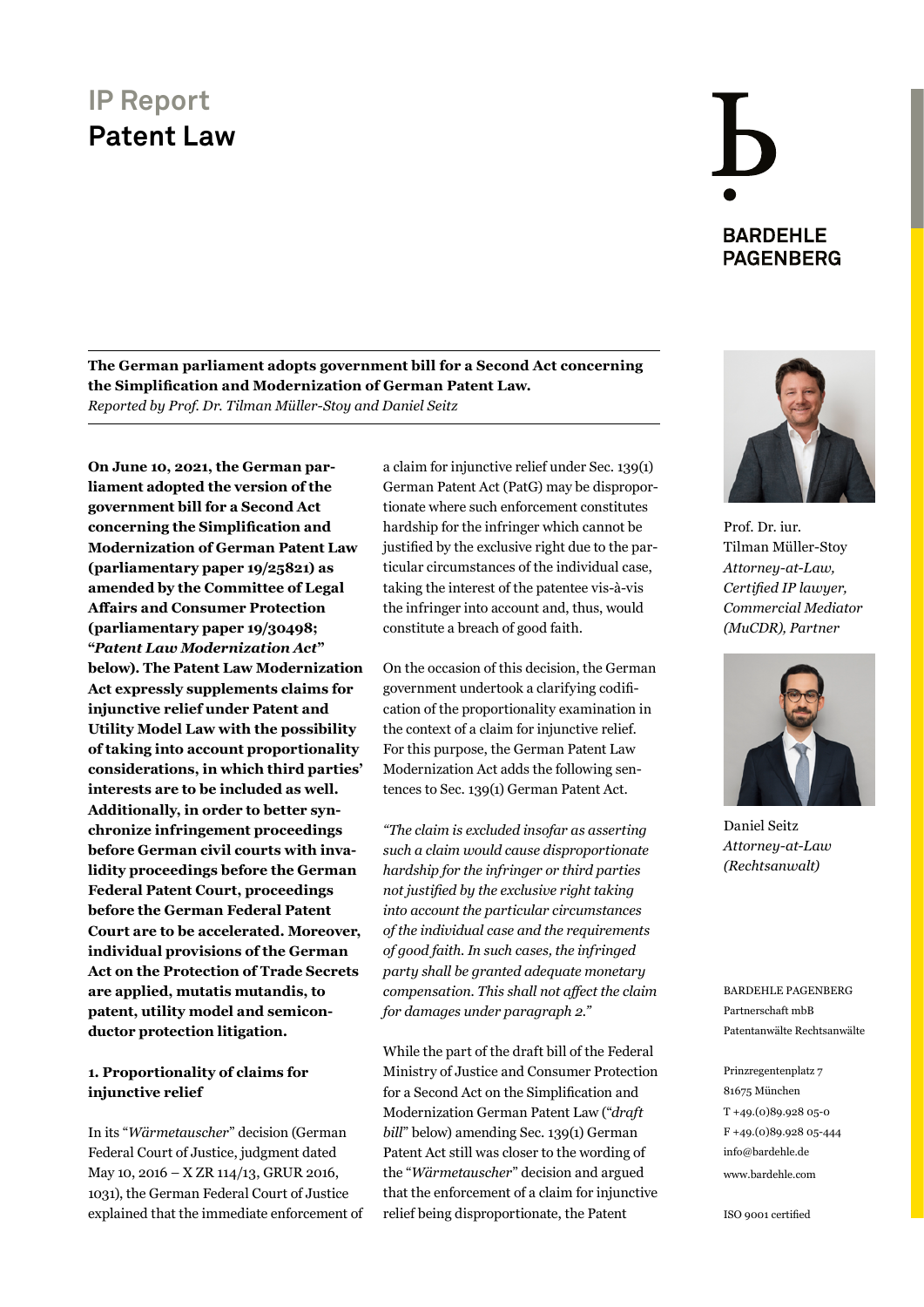## **BARDEHLE PAGENBERG**

Law Modernization Act is based on the circumstance that the assertion is disproportionate — just as the ministerial draft bill of the Federal Ministry of Justice and Consumer Protection for a Second Act on the Simplification and Modernization of Patent Law ("*ministerial draft bill*" below) had.

The grounds for the bill of the German government for a Second Act on the Simplification and Modernization of German Patent Law ("*government bill*" below) still mentions a "*legislative clarification*" and emphasizes that the legal framework of German law had already allowed for an examination of proportionality of claims for injunctive relief in case of patent infringement even before the Patent Law Modernization Act became effective; however, the government bill explains, the clarification is appropriate as the courts of lower instances have been "*very reluctant*" to consider these corrective means so far.

The grounds for the government bill further emphasize that the application of the proportionality principle must not have the effect of devaluing patent law, as a claim for injunctive relief still needs to be a powerful tool and, as such, is indispensable to German industry for enforcing patents. Consequently, as laid down in the case law of the German Federal Court of Justice, limiting claims for injunctive relief has to be limited to exceptional cases because, as a rule, a claim for injunctive relief constitutes the corrective countermeasure in case of patent infringements. Thus, the patentee usually does not have to demonstrate that the claim is proportionate. Rather, the infringer bears the burden of proof and has to demonstrate a disproportionality of the assertion; any doubts are to their detriment. The government bill states that the amendment

to Sec. 139(1) German Patent Act serves to clarify that such a case warrants an assessment of the overall situation of the individual case and a careful consideration of all circumstances, even taking into account the requirement of good faith and the patentee's interests in enforcing their claim for injunctive relief - which, in general, prevails.

The wording of the German Patent Law Modernization Act deliberately refrains from listing any criteria or examples governing disproportionality. Interpreting the standard of proportionality and devising criteria and examples governing disproportionality is to remain the responsibility of the courts of lower instance. The grounds of the government bill do list examples of aspects which may need to be assessed in the context of examining each case individually and may be helpful in practice. Apart from the patentee's interest in the claim for injunctive relief and the economic impact of the latter, these aspects include the complexity of the attacked product as well as subjective elements. Additionally, in deviation from the draft bill, the consideration of third-party interests was expressly introduced into the wording of Sec. 139(1) German Patent Act by means of the German Patent Law Modernization Act — as had already been done by way of the ministerial draft bill.

The grounds state that, as an exception, the question of whether the patentee itself manufactures the products or components which directly compete with the product infringing the patent, or whether the patentee solely aims to monetarize the patent, which usually applies to patent exploitation companies, may be relevant for the overall assessment of all circumstances. What can also be included in the overall assessment is the question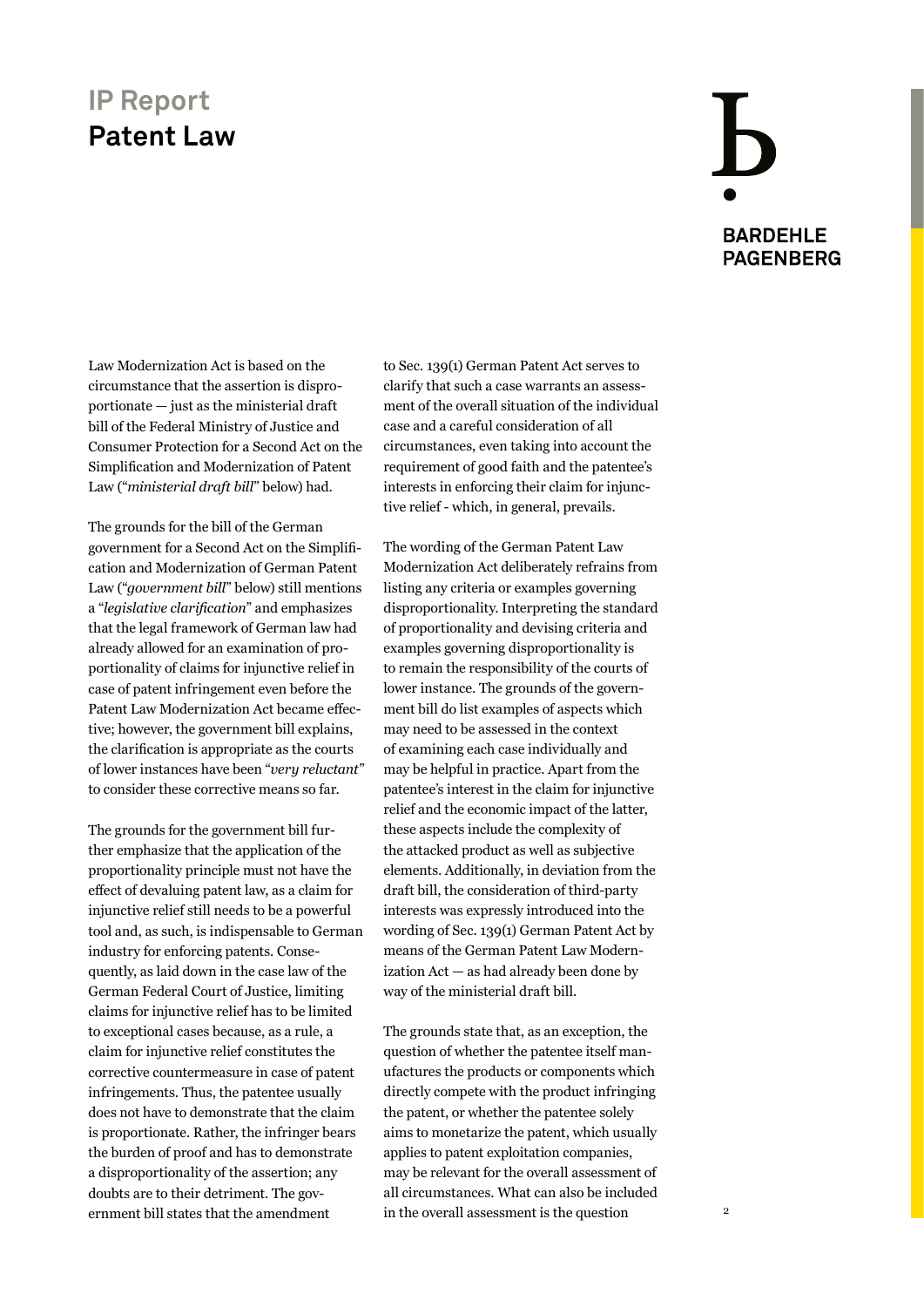### $\bf{b}$ **BARDEHLE PAGENBERG**

whether the patentee demands clearly excessive royalties which are to be enforced by means of a claim for injunctive relief in breach of good faith.

Regarding complex products, the grounds for the government bill emphasize that disproportionality always requires economic effects on the entire business operations. Where it is only a dependent element of a component for a complex product as a whole, with this dependent element not being essential for functioning, e.g. special accessories, there usually are no disproportionate economic effects on the entire business operations. If a modification of the product involves considerable time and expense, for example where statutory or regulatory approval provisions are to be observed, such that the consequences of the injunction are entirely disproportionate to the value of the patent, this may need to be considered in favor of the infringer.

Even though the claim for injunctive relief itself does not require any culpability, considering even subjective elements, particularly the manner and extent of the infringer's culpability, in the context of examining disproportionality is to be a possibility, according to the grounds of the government bill. For example, the question of whether or not the infringer has taken any possible and reasonable precautionary measures to prevent patent infringement (e.g. a Freedom to Operate analysis) may be significant in this context. In addition, the question of whether the infringer has sufficiently endeavored to conclude a license agreement can also be relevant. Conduct in breach of good faith on the part of the patentee can also play a role, for example where the patentee deliberately waited until the infringer made

considerable investments, before asserting its claim for injunctive relief, even though asserting the claim earlier would have been possible. In case of an intentional or grossly negligent patent infringement, the infringer shall usually be denied the invocation of a disproportionality defense.

Further, interests of third parties explicitly are to be considered when assessing the question of whether a claim for injunctive relief should be limited as an exception due to proportionality considerations. According to the grounds for the government bill, a consideration of third-party interests does not undermine the stipulations regarding compulsory licenses under Sec. 24 German Patent Act. The grounds state that, while Sec. 24 German Patent Act grants a right of use, the adopted clarification of Sec. 139(1) German Patent Act can only (temporarily) exclude a claim for injunctive relief in individual cases. Hence, depending on the arrangement in the individual case, the limitation of a claim for injunctive relief may have a less intense effect than a compulsory license and, thus, facilitate a differentiated decision regarding the consideration of third-party interests, particularly by way of time limits for using up or modifying infringing products.

In this context, however, what needs to be taken into consideration is that the mere impairment of third-party interests is not sufficient to exclude a claim for injunctive relief, since even (indirect) disadvantages for third parties usually are a consequence of orders for injunctive relief which, in general, are to be accepted in case of a patent infringement. Hence, a limitation of a claim for injunctive relief may only be considered in cases where the impairment of third-party fundamental rights clearly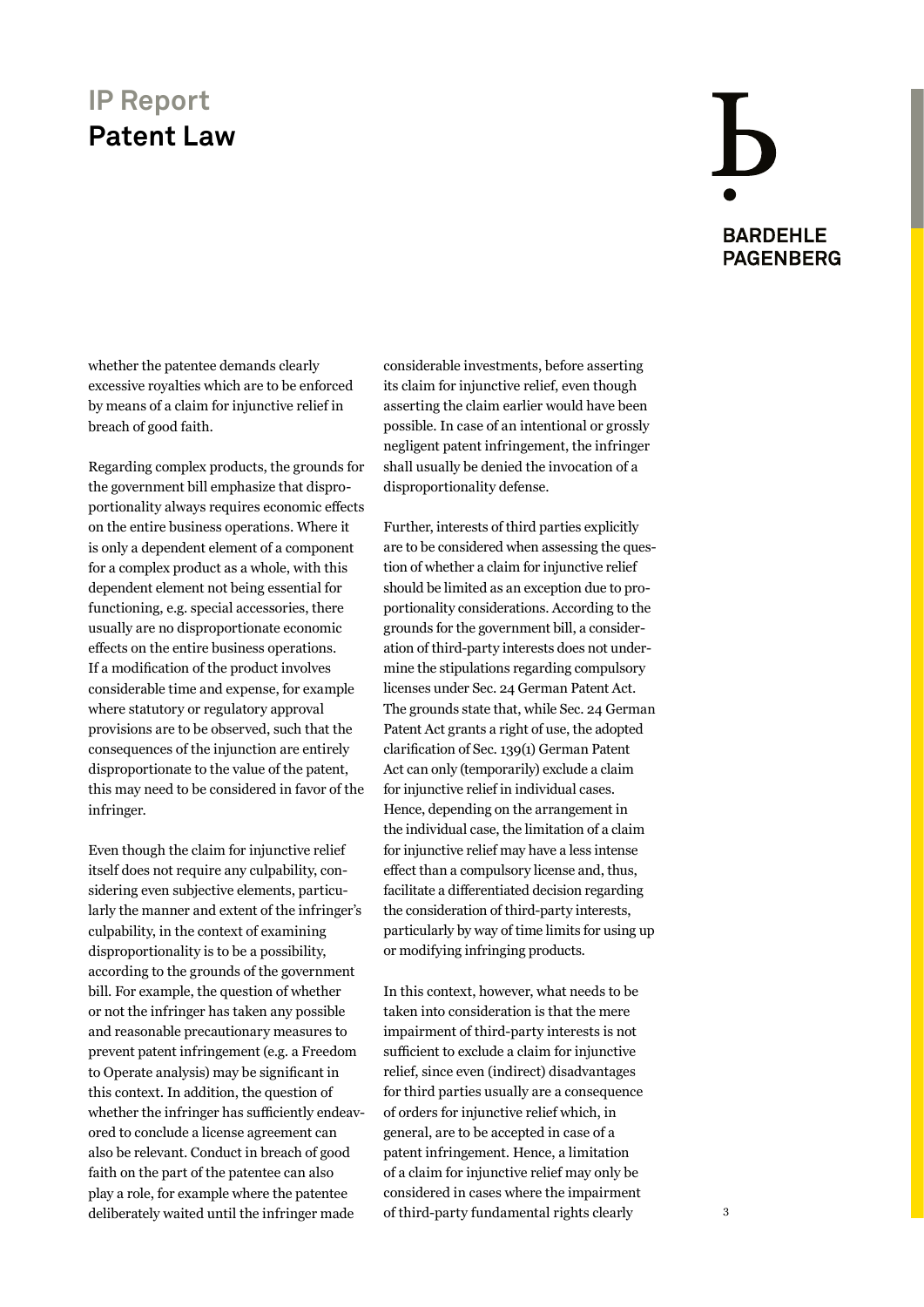## **BARDEHLE PAGENBERG**

constitutes such hardness for them that - as an exception - it prevails over the unlimited recognition of the patentee's exclusive right and interests. Examples of relevant cases which the grounds mention include compromising patient care with vital products of the infringer, or a considerable impairment of significant infrastructure.

The German Patent Law Modernization Act deliberately refrains from listing specific legal consequences for particular circumstances of individual cases. The grounds explain that the wording "*insofar as*" in the statute clarifies that the possibility of a partial exclusion of a claim for injunctive relief exists, e.g. the grant of a time limit for modification within which a non-infringing alternative has to be developed, or the grant of a time limit for using up the product within which infringing products on stock may still be sold on. However, the grounds clarify that even a more long-term or permanent exclusion of a claim for injunctive relief is a conceivable legal consequence. If, as an exception, a claim for injunctive relief is (partially) excluded for reasons of disproportionality, the court has to grant adequate monetary compensation to the patentee, obviously in the amount of appropriate royalties. Any potential claims for damages remain unaffected.

The Committee for Legal Affairs and Consumer Protection introduced an explicit reference to good-faith requirements in its recommended draft of the government bill ("*recommended draft*" below) in order to clarify that the evaluation of whether or not unjustified hardship is at hand - which excludes any claim for injunctive relief - has to include weighing the overall situation, including the justified interests of the pat-

entee. Additionally, the patentee's claim for compensation from the infringer is compulsory for cases in which a claim for injunctive relief is limited as an exception.

Moreover, the government bill also added a corresponding proportionality proviso to Sec. 24(1) German Utility Models Act (GebrMG). The reason which the government bill gives for this addition is that there is no factual reason for treating the related IP rights unequally and said addition prevents a circumvention of the considerations regarding revised Sec. 139(1) 3rd sentence German Patent Act by resorting to German Utility Models Law.

#### **2. Acceleration of invalidity proceedings before the German Federal Patent Court**

The second aspect on which the German Patent Law Modernization Act focusses is the "*injunction gap*" - a gap caused by the time-wise bifurcation and practical circumstances which separate the German patent system into the assessment of infringement matters by civil courts and the assessment of legal validity by the German Federal Patent Court. For this purpose, the provisions regarding the qualified notification in Sec. 83(1) German Patent Act are amended as follows:

*"Said notification is to take place six months as of service of the complaint. If a patent litigation matter is pending, the notification also is to be conveyed to the other court ex officio. The Patent Court may set a deadline within which the parties may make a conclusive written statement before the notification is prepared according to sentence 1. If the Patent Court does not set any*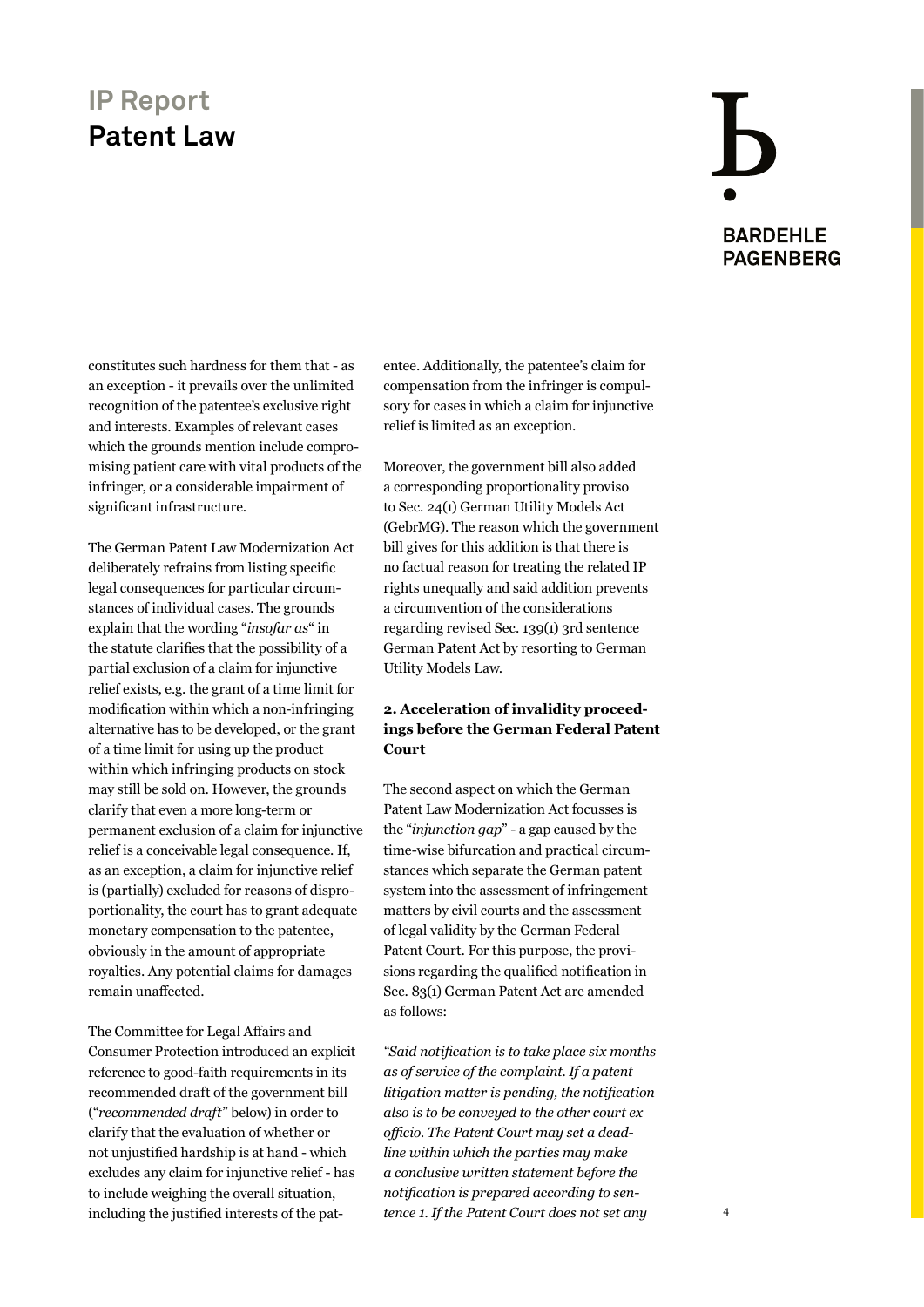## **BARDEHLE PAGENBERG**

*deadline, the notification must not take place before the time limit pursuant to Sec. 83(3), 2nd and 3rd sentence expires. Statements by the parties which are received after the time limit has expired do not need to be taken into consideration for the notification by the Patent Court."*

In the future, the qualified notification pursuant to Sec. 83 German Patent Act, by means of which the German Federal Patent Court communicates its preliminary assessment of the legal validity of the patentin-suit, already is to be issued within six months as of service of the nullity complaint. If patent litigation proceedings regarding the patent-in-suit are pending, the qualified notification additionally is to be conveyed to the infringement court *ex officio*. Additionally, the German Federal Patent Court is given permission to set another deadline for a concluding statement by the parties in preparation of the qualified notification, and to leave any submissions received after the deadline expired unconsidered. The parties' right of submitting further statements and evidence after the qualified notification remains unchanged.

According to the grounds for the German Patent Law Modernization Act, the amendment to Sec. 83 German Patent Act aims to facilitate the use of qualified notifications in infringement proceedings before Germany's civil courts and better synchronize parallel infringement and invalidity proceedings, taking place before different courts because of the German principle of bifurcation: German civil courts decide on the infringement of patents-in-suit, while the German Federal Patent Court assesses their legal validity. However, the duration of the two proceedings often differs quite

significantly, often by more than one to two years, meaning that the qualified notification failed, *de lege lata*, to fully serve its purpose in practice thus far. First-instance infringement proceedings are often concluded within a year, whereas invalidity proceedings before the German Federal patent court take more than two, or sometimes even three, years on average, their duration showing an upward trend. This means that the qualified notification, which usually is issued approx. four to six months prior to the oral hearing in invalidity proceedings, was often issued only after the first-instance infringement proceedings, had been concluded. Thus, depending on the outcome of the proceedings, plaintiffs were often already able to preliminarily enforce an order for injunctive relief awarded to them in first-instance infringement proceedings without any notification regarding the validity of the patentin-suit having been issued by the German Federal Patent Court sitting, *inter alia*, with judges with a technical background. The supplement to Sec. 83(1) German Patent Act intends to do justice to this circumstance: Now, as a rule, the first-instance infringement court is to receive a relevant notification of the German Federal Patent Court before the oral hearing and may take said notification into account when deciding on the question of a stay of the infringement proceedings.

To achieve this objective, the rules of procedure of Secs. 81 and 82 German Patent Act are also amended in order to streamline the proceedings before the German Federal Patent Court between the service of the nullity complaint and the qualified notification. To this end, Sec. 82(1) German Patent Act clarifies that nullity complaints are to be served "*immediately*".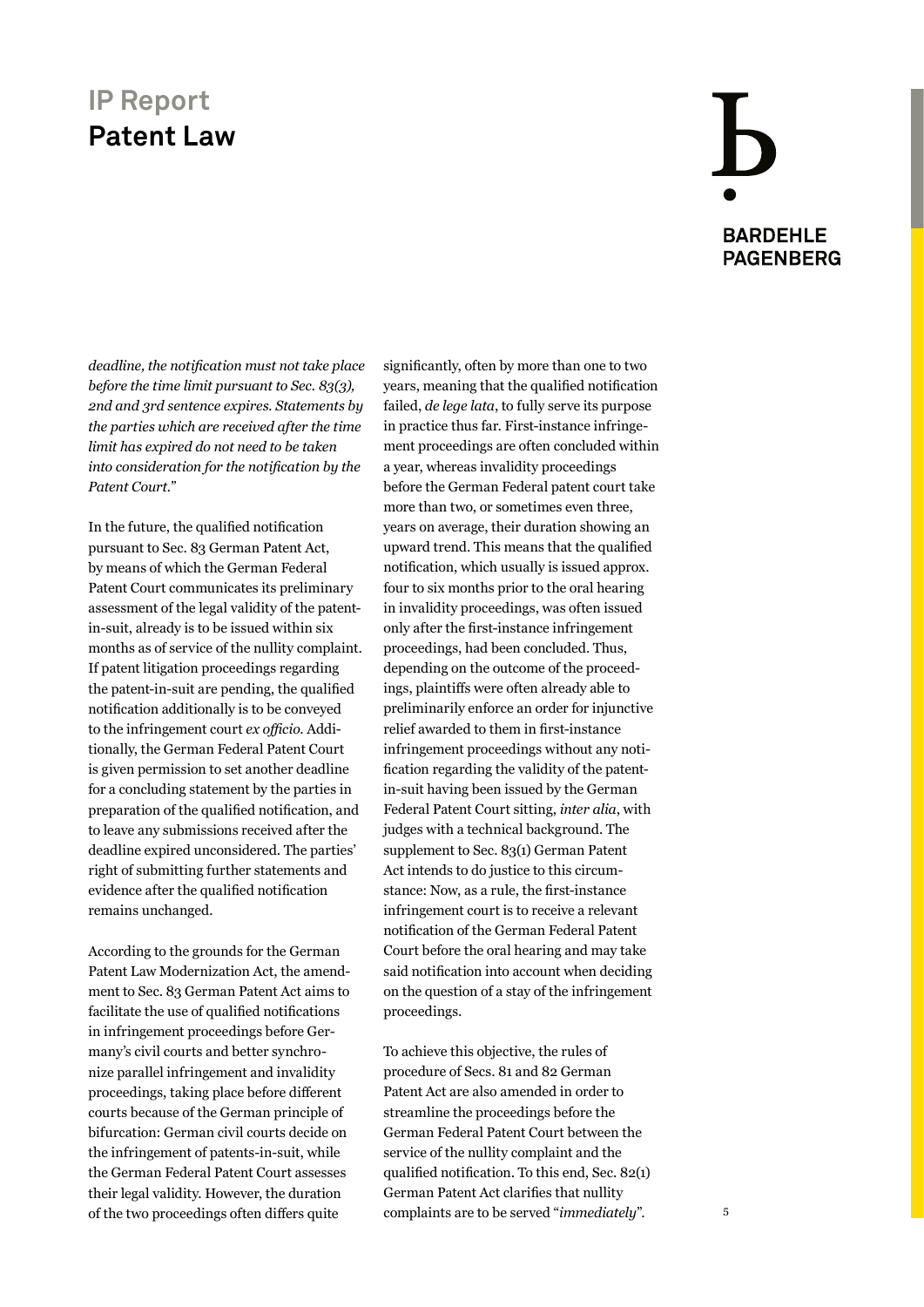### **BARDEHLE PAGENBERG**

In Sec. 82(3) German Patent Act, a statutory time limit for the statement of grounds of objection against the nullity complaint is introduced, namely two months after the nullity complaint was served; said time limit may be extended by up to one month only for substantial grounds. Further, according to Sec. 82(4) German Patent Act, the Presiding Judge is to schedule an oral hearing as early as possible. Additionally, under Sec. 81(5) German Patent Act, the docket number of any infringement proceedings relating to the patent-in-suit as well as its value in dispute are to be indicated on the nullity complaint in the future. A corresponding obligation of the defendant is introduced by Sec. 81(5) 1st sentence German Patent Act.

The ministerial draft had included a provision to abolish the subsidiarity of the nullity proceedings with respect to the opposition proceedings under Sec. 81(2) German Patent Act in case of pending infringement; said provision was not implemented in the German Patent Law Modernization Act. The Committee for Legal Affairs and Consumer Protection ultimately refrained from it in its recommended draft, stating that a number of fundamental questions were still unanswered in this context, particularly regarding the relation of potentially diverging decisions in the opposition proceedings before the German Patent and Trademark Office on the one hand and the nullity proceedings before the German Federal Patent Court on the other hand. However, the Committee demanded that the German government examine the subsidiarity of nullity proceedings with respect to opposition proceedings as stipulated under Sec. 81(2) German Patent Act and present a proposal for a corresponding amendment to said standard,

should said examination show that action is required on the part of legislative authorities.

#### **3. The protection of secrets in patent, utility model, and semiconductor protection litigation**

Another focus of the German Patent Law Modernization Act is the protection of trade secrets during patent infringement proceedings by applying certain rules of the German Act on the Protection of Trade Secrets (GeschGehG). For this purpose, a provision with the following wording is introduced into Sec. 145a German Patent Act:

*"In patent litigation proceedings - with the exception of independent proceedings for gathering evidence - and in proceedings for a compulsory license pursuant to Sec. 81(1) 1st sentence, Secs. 16 through 20 of the German Act on the Protection of Trade Secrets as of April 18, 2019 (Federal Law Gazette I p. 466) are applicable mutatis mutandis. The term information in dispute within the meaning of Sec. 16(1) of the German Act on the Protection of Trade Secrets means all and any information introduced into the proceedings by the plaintiff or the defendant."* 

In patent litigation and proceedings for a compulsory license, the disclosure of information that constitutes trade secrets may also be necessary for the purpose of justifying claims or for defense purposes. In order to balance the conflicting objectives of protecting secrets and effective assertion and/or defense of rights, an appropriate application of the exceptional procedural protective measures pursuant to Secs. 16 to 20 German Act on the Protection of Trade Secrets is introduced as a possibility: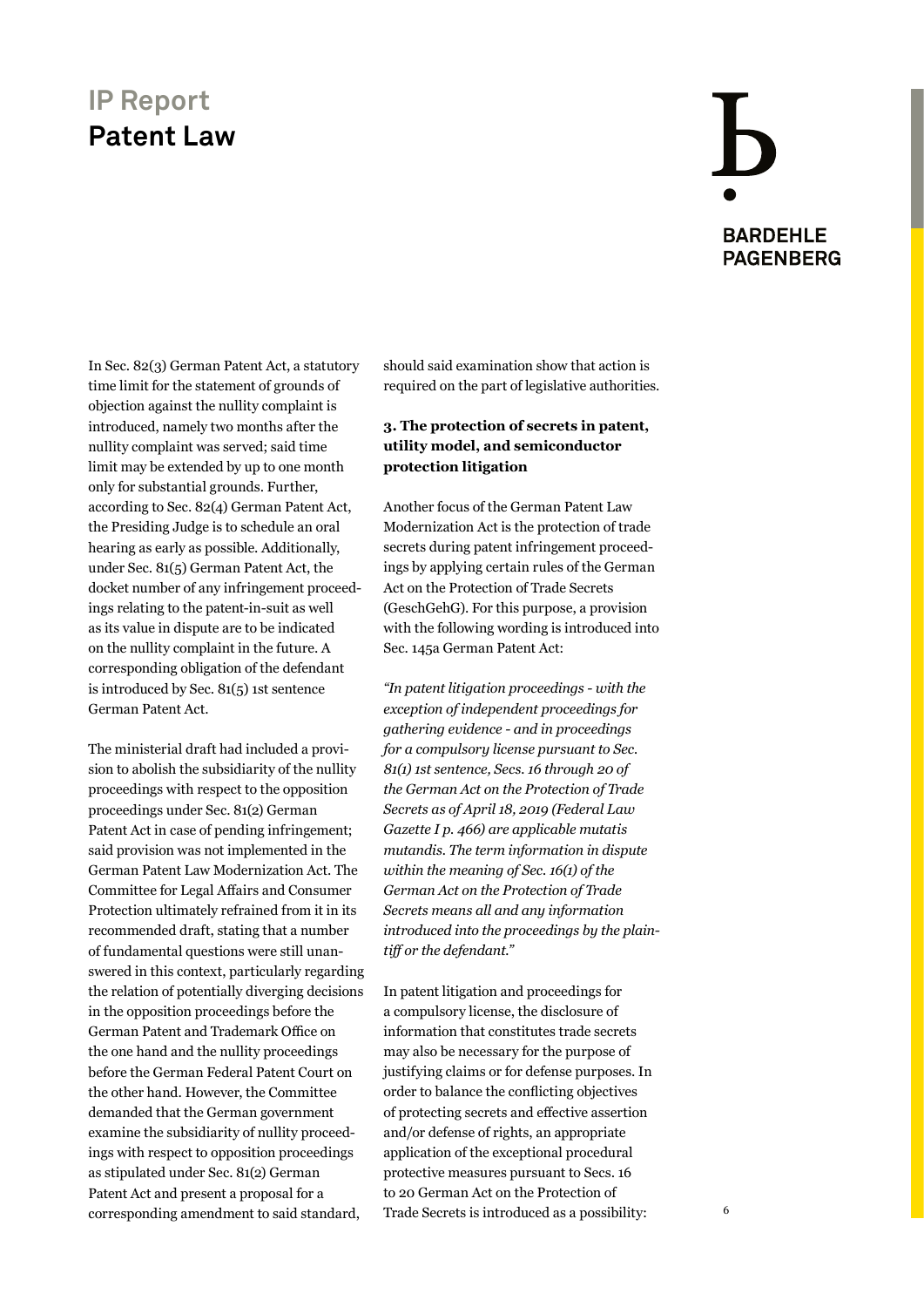## **BARDEHLE PAGENBERG**

In patent litigation and proceedings for a compulsory license, trade secrets also need to be treated confidentially by the parties to the proceedings and they generally must not be used or disclosed beyond the court proceedings. Additionally, the court obtains the possibility of limiting access to certain documents or parts of the oral hearing to a narrow circle of persons upon request. Independent proceedings for gathering evidence are excluded from said reference.

The second sentence of the recommended draft adds the clarifying comment that the term "*information in dispute*" is not to be understood strictly in accordance with the concept of the matter in dispute under civil procedural rules, but includes all information introduced into the proceedings by the plaintiff and the defendant.

Analogous rules are also introduced into Sec. 26a German Utility Models Act and Sec. 11(3) German Semiconductor Protection Act. In contrast to Sec. 145a German Patent Act and Sec. 26a German Utility Models Act, Sec. 11(3) German Semiconductor Protection Act does not include any clarification regarding the term "*information in dispute*", according to the unofficial version of the recommended draft. The unofficial recommended draft does not provide any reason why.

#### **4. Comments**

By further referring to the amendment to the provision on claims for injunctive relief in Sec. 139(1) German Patent Act as a "*legislative clarification*", the legislative authorities emphasize that large parts of the German Patent Law Modernization Act do not develop the legal situation beyond the

"*Wärmetauscher*" case law of the German Federal Court of Justice. This matches the prevailing perspective of leading German judges at infringement courts and attorneys, who all contributed to the legislative process.

Hence, the envisioned amendment to the law will probably result in an increased degree of consideration of proportionality by the courts of lower instances based on the parties' submissions, but the result will not change (much). Assuming disproportionality will be considered in rare exceptional cases at best - such an exceptional case has never been affirmed in German case law thus far. This is all the more true considering the fact that the legislative authorities themselves expressly stipulate that the existing legal situation should not fundamentally change. The only development - which also seems to be limited to rare exceptional cases - is the consideration of third-party interests which has now become possible and the possibility of permanently denying a claim for injunctive relief in absolutely exceptional cases, according to the statement of grounds for the bill; at any rate, these two aspects of the German Patent Law Modernization Act go beyond the current legal situation shaped by the "*Wärmetauscher*" decision of the German Federal Court of Justice. As soon as the German Patent Law Modernization Act becomes effective, amended Sec. 139(1) German Patent Act has to be applied by German courts, i.e. even to proceedings already pending.

The acceleration of nullity proceedings and the increased synchronization of infringement and nullity proceedings intended by the supplementation of the procedural rules of Secs. 81, 82, and 83 German Patent Act are welcome amendments. The fact that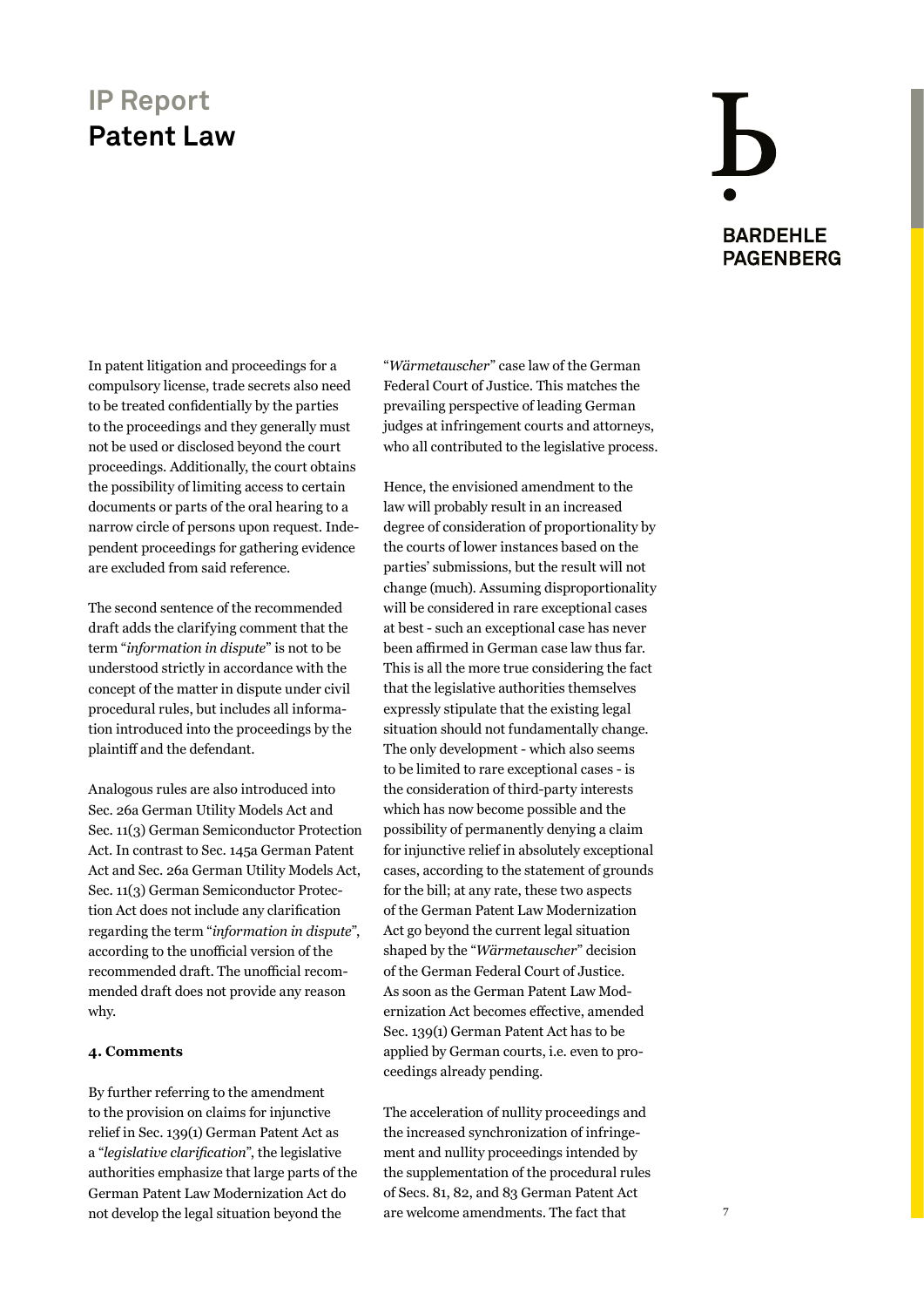# **BARDEHLE PAGENBERG**

the qualified notification is significantly preponed will facilitate the summary review by infringement courts of lower instances of the prospects of nullity proceedings in the context of the examination of a stay of infringement proceedings. However, it remains to be seen to which extent these new rules are practicable for the German Federal Patent Court, since this will probably require committing a considerable amount of additional human resources to the Patent Senates of the German Federal Patent Court and a significantly swifter handling of proceedings than has been normal thus far. Moreover, the preponement is only a directory - not a mandatory - provision. The amendments to the procedural rules of Secs. 81, 82, and 83 German Patent Act only apply to nullity actions filed after the German Patent Law Modernization Act becomes effective.

Likewise, the planned reference to the stipulations of the German Law on the Protection of Trade Secrets in Sec. 145a German Patent Act is good news. This eliminates the previously existing deficiencies in the protection of secrecy according the regulations to the German Code of Civil Procedure (ZPO) and the uncertainties associated to them. In particular, the presentation of comparable license agreements under FRAND aspects in patent infringement proceedings about standard-essential patents will become considerably easier in the future. It remains to be seen to which extent the envisaged exception for independent proceedings for gathering evidence, which are combined with an interim injunction in practice, will be applied.

#### **Recommendations**

The above-mentioned aspects will have impacts on both the preparation for and the conducting of litigation. However, schematic solutions are not the answer; as has been the case before, a strategy has to be devised for each individual case, taking various factors into account, including the consequences of what has been explained above. Potential aspects which have an influence on the overall assessment particularly include:

In order to prevent an objection of disproportionality of the claim for injunctive relief, informing the infringer of a patent infringement when it becomes known is to be considered to make the infringer act in bad faith; such a notification of infringement may also have various negative implications which need to be taken into consideration.

Possibly, waiting too long before filing a complaint after a patent infringement becomes known, for example until the infringer has made considerable investments, is not advisable since it could benefit the infringer where a proportionality examination needs to be carried out.

It may be advisable, as the case may be, to make a reasonable license offer to the infringer that has carefully been thought out before or when filing the complaint. If the infringer has the possibility of averting a claim for injunctive relief by accepting such a license offer, hardly any German court will limit the claim for injunctive relief based on disproportionality.